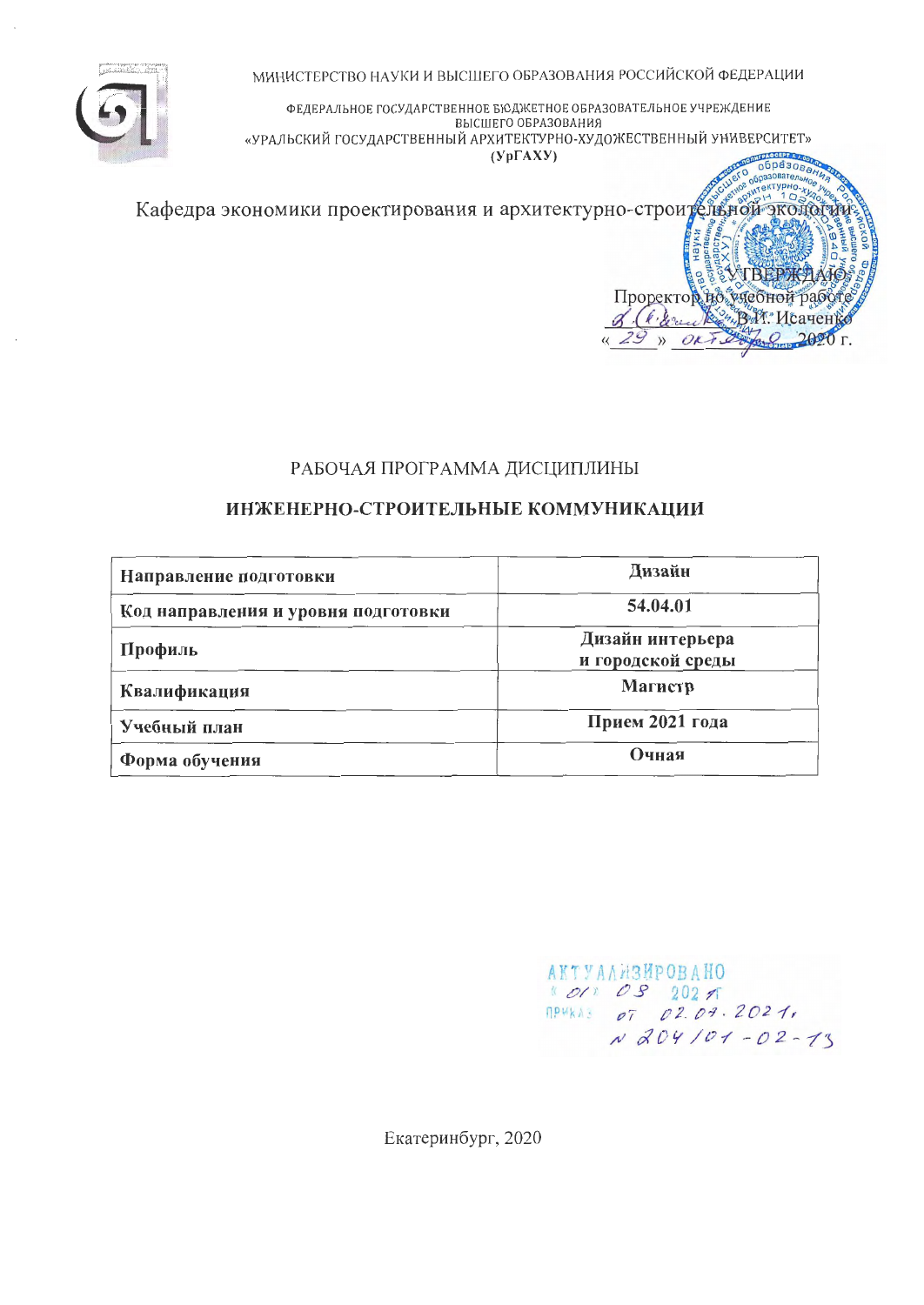## 1. ОБЩАЯ ХАРАКТЕРИСТИКА ДИСЦИПЛИНЫ

### ИНЖЕНЕРНО-СТРОИТЕЛЬНЫЕ КОММУНИКАЦИИ

## 1.1. Место дисциплины в структуре образовательной программы, связи с другими лиспиплинами:

Дисциплина ИНЖЕНЕРНО-СТРОИТЕЛЬНЫЕ КОММУНИКАЦИИ входит в часть образовательной программы, формируемую участниками образовательных отношений. Дисциплина определяет профессиональную подготовку дизайнеров интерьера и городской среды по применению навыков эффективного и рационального использования инженерных коммуникаций в организации комфортной среды. Дисциплина базируется на знаниях и умениях, полученных при изучении предшествующих дисциплин: «Методы научно-проектных исследований», «Основы градостроительства», «Дизайн проектирование». Результаты изучения дисциплины будут использованы при выполнении ВКР и в профессиональной деятельности.

#### 1.2. Краткий план построения процесса изучения дисциплины:

Процесс изучения дисциплины включает: лекции, практические занятия. самостоятельную работу в форме выполнения практических заданий к расчетно-графической работе и индивидуальных домашних заданий. Основные формы интерактивного обучения: работа в малых группах и информационно-коммуникативные технологии (IT -методы). В ходе изучения дисциплины студенты выполняют аудиторные задания по темам дисциплины, расчетно-графическую работу и индивидуальные домашние задания.

Форма заключительного контроля при промежуточной аттестации - зачет. Для проведения промежуточной аттестации по дисциплине создан фонд оценочных средств (представлен в п.8 настоящей программы).

Оценка по дисциплине носит интегрированный характер, учитывающий результаты оценивания участия студентов в аудиторных занятиях, качества и своевременности выполнения практических, индивидуальных домашних заданий по темам дисциплины, а также расчетнографической работы.

#### Планируемые результаты обучения по дисциплине  $1.3$

Процесс изучения дисциплины направлен на формирование элементов следующих компетенций и индикаторов их достижения в соответствии с ФГОС ВО и ОПОП ВО по направлению подготовки 54.04.01 Дизайн:

Таблица 1

| Категория   | Код и наименование     | Индикаторы достижения компетенций              |
|-------------|------------------------|------------------------------------------------|
| компетенций | компетенций            |                                                |
|             | ПК-3. Способен         | $\Pi$ K-3.1.                                   |
|             | создавать              | знает современные социально востребованные     |
|             | инновационные,         | творческие концепции в дизайне, стилевые       |
|             | социально              | свойства<br>материалов<br>направления,<br>И    |
|             | востребованные         | современные технологии, нормативные            |
|             | дизайн-проекты         | требования к дизайн-проекту и оформлению       |
|             | предметно-             | проектной документации;                        |
|             | пространственной       | $\Pi$ K-3.2.                                   |
|             | среды с учетом         | умеет на основе проведенных исследований       |
|             | современных            | разрабатывать<br>концепцию инновационного      |
|             | творческих, стилевых   | социально - востребованного дизайн-проекта;    |
|             | концепций в дизайне на | ПК-3.3.                                        |
|             | основе современных     | умеет реализовывать проектную концепцию в      |
|             | технологий             | дизайн-<br>комплексных<br>проектном<br>решении |
|             |                        | проектов предметно-пространственной среды;     |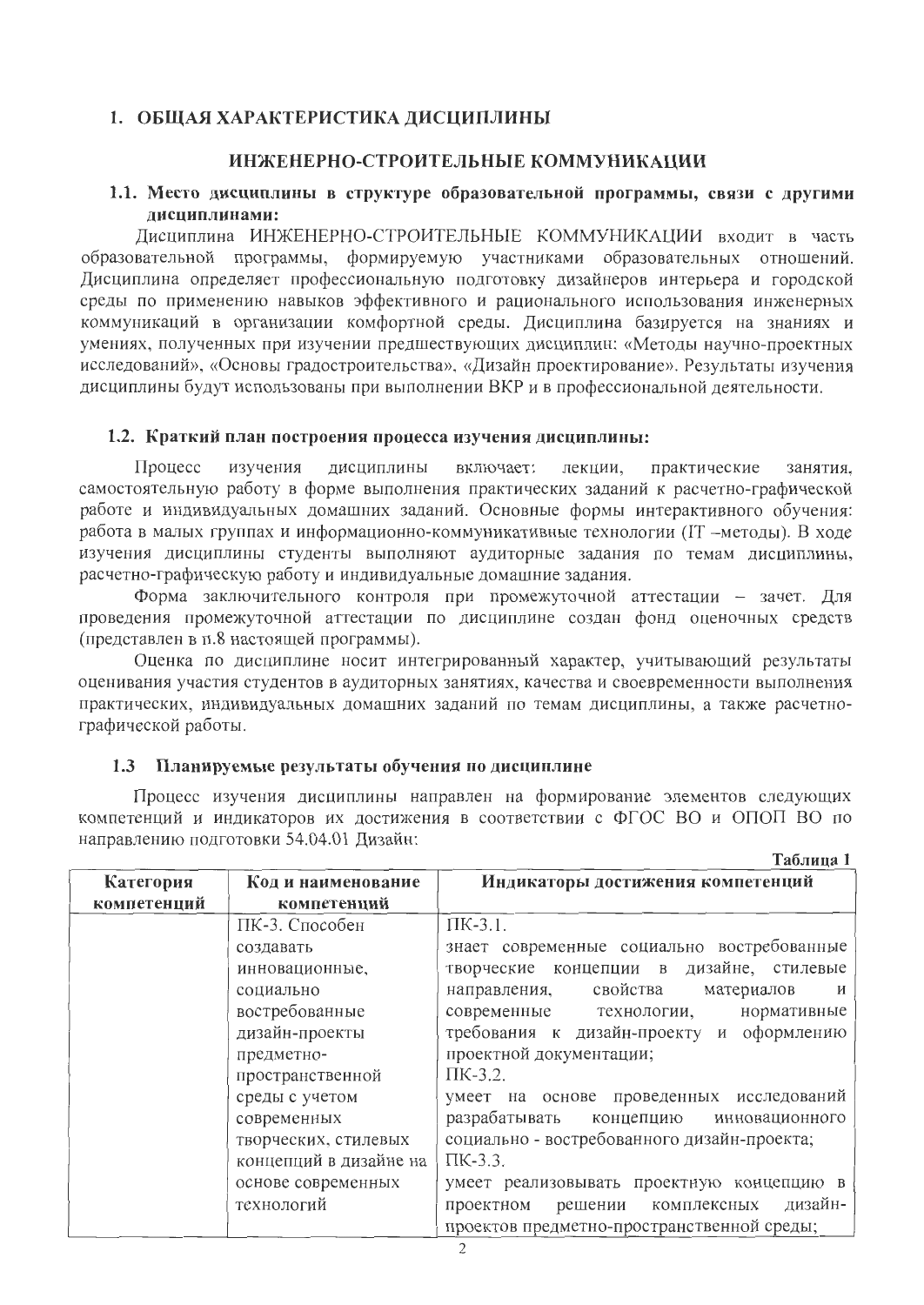| $\Pi$ K-3.4.                                |
|---------------------------------------------|
| умеет оформлять проектную документацию в    |
| соответствии с существующими нормативными [ |
| документами, в том числе с использованием   |
| современных графических редакторов          |

Планируемый результат изучения дисциплины в составе названных компетенций: Способность создавать востребованный дизайн-проект с учетом большого количества исходных данных, которые одновременно должны отвечать требованиям заказчика и соблюдению всех норм, ограничений, стиля, внедрение инноваций в дизайн-проект.

В результате изучения дисциплины обучающий должен:

Знать: основные процессы, происходящие внутри помещений и в окружающей среде с учетом инженерно-технического фактора, основные принципы работы инженерных систем, обеспечивающие высокий уровень благоустройства и комфортные условия в зданиях различного назначения.

Уметь: применять знания упрощенных расчетов и методов проектирования инженерных систем: выносить суждения об интегрированном подходе к использованию элементов инженерных систем в интерьерах помещений и в городской среде; комментировать данные результаты, связанные с областью изучения коллегам и преподавателю; защищать дизайнпроект.

Демонстрировать навыки и опыт деятельности с использованием полученных знаний и умений для создания комфортной среды для жизнедеятельности человека.

|                                      |                |              |                |                | Таблица 2      |
|--------------------------------------|----------------|--------------|----------------|----------------|----------------|
|                                      | Всего          |              |                | По семестрам   |                |
| Трудоемкость дисциплины              |                | $\mathbf{1}$ | $\overline{2}$ | 3              | $\overline{4}$ |
| Зачетных единиц (з.е.)               | $\overline{2}$ |              |                | $\overline{2}$ |                |
| Часов (час)                          | 72             |              |                | 72             |                |
| Контактная работа                    |                |              |                |                |                |
| (минимальный объем):                 | 36             |              |                |                |                |
| По видам учебных занятий:            |                |              |                |                |                |
| Аудиторные занятия всего, в т.ч.     | 24             |              |                | 24             |                |
| Лекции (Л)                           | 8              |              |                | 8              |                |
| Практические занятия (ПЗ)            | 16             |              |                | 16             |                |
| Семинары (С)                         |                |              |                |                |                |
| Другие виды занятий (Др)             |                |              |                |                |                |
| Консультации (10% от Л, ПЗ, С, Др)   |                |              |                |                |                |
| Самостоятельная работа всего, в т.ч. | 48             |              |                | 48             |                |
| Курсовой проект (КП)                 |                |              |                |                |                |
| Курсовая работа (КР)                 |                |              |                |                |                |
| Расчетно-графическая работа (РГР)    | 12             |              |                | 12             |                |
| Графическая работа (ГР)              |                |              |                |                |                |
| Расчетная работа (РР)                |                |              |                |                |                |
| $Pe$ ферат $(P)$                     |                |              |                |                |                |
| Практическая внеаудиторная           | 26             |              |                | 26             |                |
| (домашняя) работа (ПВР, ДР)          |                |              |                |                |                |
| Творческая работа (эссе, клаузура)   |                |              |                |                |                |
| Подготовка к контрольной работе      |                |              |                |                |                |
| Подготовка к экзамену, зачету        |                |              |                |                |                |
| Другие виды самостоятельных занятий  | 10             |              |                | 10             |                |
| (подготовка к занятиям)              |                |              |                |                |                |
| Форма промежуточной аттестации по    |                |              |                |                |                |
| дисциплине (зачет, зачет с оценкой,  | Зачет          |              |                | зачет          |                |
| экзамен)                             |                |              |                |                |                |

#### 1.4. Объем дисциплины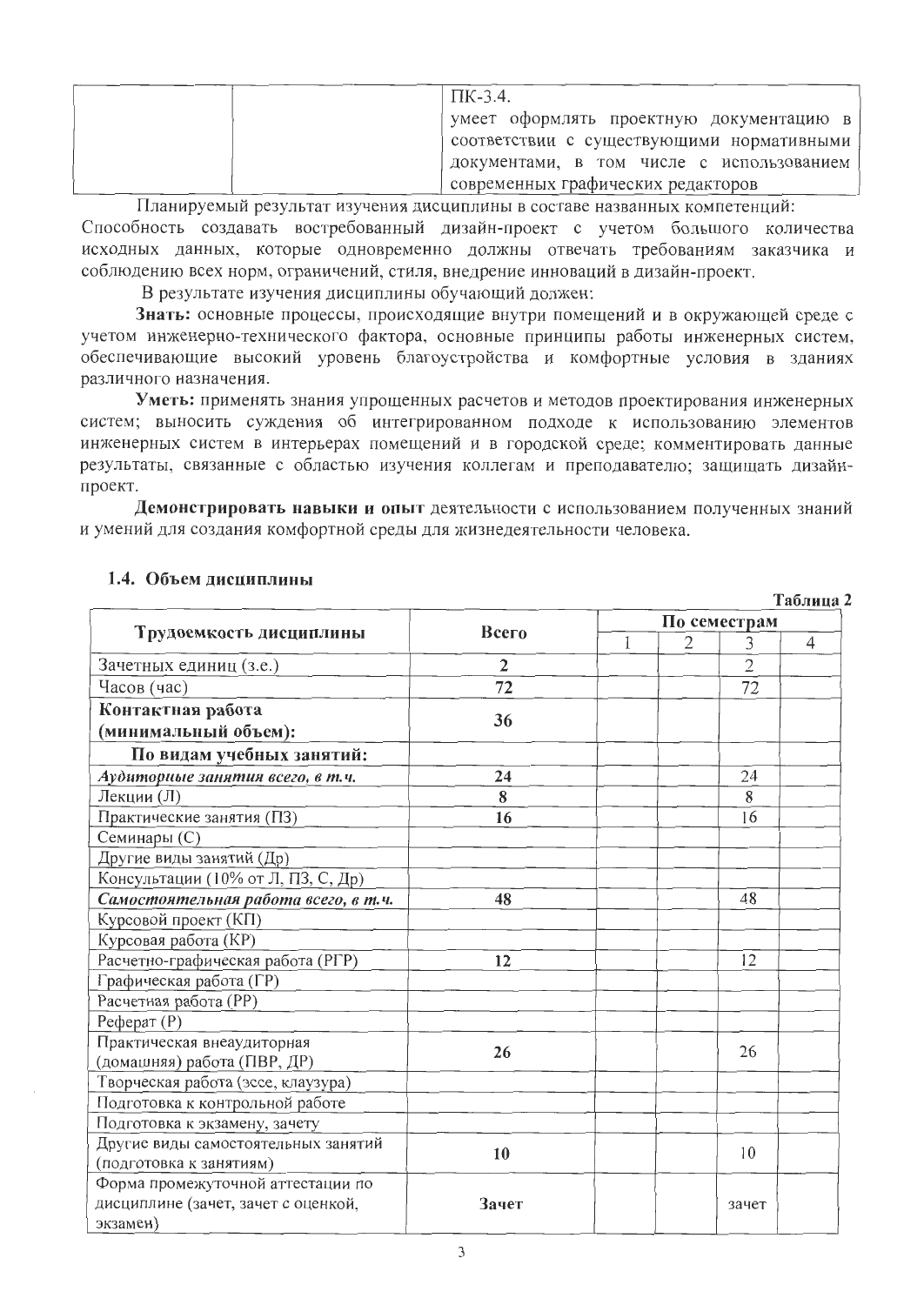# 2. СОДЕРЖАНИЕ ДИСЦИПЛИНЫ

Таблица 3

| Код<br>раздела | Раздел, тема, содержание дисциплины*                                                                                                                       |  |  |  |  |  |  |  |  |
|----------------|------------------------------------------------------------------------------------------------------------------------------------------------------------|--|--|--|--|--|--|--|--|
| P.1            | Обеспечение<br>(кондиционирование<br>помещений<br>микроклимата                                                                                             |  |  |  |  |  |  |  |  |
|                | микроклимата)                                                                                                                                              |  |  |  |  |  |  |  |  |
|                | Тема 1.1. Общее понятие о микроклимате помещений                                                                                                           |  |  |  |  |  |  |  |  |
|                | Общие понятие о инженерных коммуникациях в интерьере. Классификация                                                                                        |  |  |  |  |  |  |  |  |
|                | характеристики<br>параметры.<br>История<br>систем,<br>основные<br>И<br>инженерных                                                                          |  |  |  |  |  |  |  |  |
|                | возникновения некоторых инженерных систем. Человек и окружающая среда.                                                                                     |  |  |  |  |  |  |  |  |
|                | Микроклимат помещений. Влияние климата на факторы теплового комфорта.                                                                                      |  |  |  |  |  |  |  |  |
|                | Тепловая среда в помещении. Параметры тепловой среды. Пассивные и активные<br>средства регулирования тепло-влажностного режима.                            |  |  |  |  |  |  |  |  |
|                | Тема 1.2. Отопление, вентиляция и кондиционирование воздуха. Отопление.                                                                                    |  |  |  |  |  |  |  |  |
|                | Использование топлива и энергии. Виды оборудования. Варианты размещения                                                                                    |  |  |  |  |  |  |  |  |
|                | оборудования в здании. Оборудование для преобразовании энергии. Способы                                                                                    |  |  |  |  |  |  |  |  |
|                | сохранения тепла в здании. Виды теплоносителей. Оборудование для охлаждения.                                                                               |  |  |  |  |  |  |  |  |
|                | Тепловой насос. Индивидуальная система отопления и охлаждения. Центральная                                                                                 |  |  |  |  |  |  |  |  |
|                | система отопления. Классификация систем отопления. Расчет системы отопления по                                                                             |  |  |  |  |  |  |  |  |
|                | укрупненным показателям. Виды отопительных приборов. Подбор и установка                                                                                    |  |  |  |  |  |  |  |  |
|                | систем отопления в жилом доме. Элементы отопления в интерьере помещения.<br>Совмещенные системы отопления с конструкциями зданий. Вентиляция. Основные     |  |  |  |  |  |  |  |  |
|                | задачи систем вентиляции. Виды вентиляции. Вытяжная система вентиляции в                                                                                   |  |  |  |  |  |  |  |  |
|                | жилых домах. Приточная система вентиляции. Вентиляционные требования                                                                                       |  |  |  |  |  |  |  |  |
|                | Проектирование и расчет воздухообмена. Элементы вентиляционных систем в                                                                                    |  |  |  |  |  |  |  |  |
|                | интерьере. Кондиционирование. Классификация систем кондиционирования.                                                                                      |  |  |  |  |  |  |  |  |
|                | «Умный дом» - современный инженерный комплекс жизнеобеспечения.                                                                                            |  |  |  |  |  |  |  |  |
|                | Тема 1.3. Водоснабжение, канализация и водостоки зданий                                                                                                    |  |  |  |  |  |  |  |  |
|                | водоснабжения. Качество<br>воды.<br>Источники системы<br>Давление<br>воды.<br>Водопроводные системы. Устройство и оборудование водопроводных сетей здания. |  |  |  |  |  |  |  |  |
|                | Канализация. Сточные воды. Удаление сточных вод из здания. Устройство                                                                                      |  |  |  |  |  |  |  |  |
|                | внутренней канализации зданий. Грунтовые воды и методы дренажа. Повышение                                                                                  |  |  |  |  |  |  |  |  |
|                | уровня сточных вод. Санитарно-технические приборы, арматура и трубы. Установка                                                                             |  |  |  |  |  |  |  |  |
|                | сантехнических приборов. Местные системы очистки сточных вод. Защита от                                                                                    |  |  |  |  |  |  |  |  |
|                | пожаров. Противопожарные водопроводы зданий. Внутренние противопожарные                                                                                    |  |  |  |  |  |  |  |  |
|                | водопроводы с пожарными кранами, спринклерные, дренчерные системы                                                                                          |  |  |  |  |  |  |  |  |
|                | пожаротушения. Пожарные насосы. Ливневая система канализации зданий. Типы<br>водостоков. Устройство отвода ливневой системы канализации. Принципы расчета. |  |  |  |  |  |  |  |  |
|                | Элементы благоустройства территории.                                                                                                                       |  |  |  |  |  |  |  |  |
|                | Тема 1.4. Электроснабжение                                                                                                                                 |  |  |  |  |  |  |  |  |
|                | Требования норм к системе электроснабжения. Проблемы обеспеченности                                                                                        |  |  |  |  |  |  |  |  |
|                | электроснабжением. Категории надежности обеспеченности электроснабжением.                                                                                  |  |  |  |  |  |  |  |  |
|                | Общие энергетические установки. Система распределения электрической энергии в                                                                              |  |  |  |  |  |  |  |  |
|                | электроснабжение.<br>Вспомогательные<br>Аварийное<br>системы<br>здании.                                                                                    |  |  |  |  |  |  |  |  |
|                | электрообслуживания. Безопасность. Вводно-распределительное устройство.                                                                                    |  |  |  |  |  |  |  |  |
| P.2            | Тема 2.1. Водоснабжение и канализация населенного пункта.<br>Принципиальная схема водоснабжения, классификация, требования к качеству                      |  |  |  |  |  |  |  |  |
|                | воды, нормы водопотребления, СЗЗ, насосные станции, очистные сооружения,                                                                                   |  |  |  |  |  |  |  |  |
|                | водонапорная башня. Канализация. Основные задачи системы канализации.                                                                                      |  |  |  |  |  |  |  |  |
|                | Классификация сточных вод. Нормы водоотведения. Принципы проектирования и                                                                                  |  |  |  |  |  |  |  |  |
|                | расчета. Очистка сточных вод. Понятие о степени очистки сточных вод. Дренаж                                                                                |  |  |  |  |  |  |  |  |

 $\overline{4}$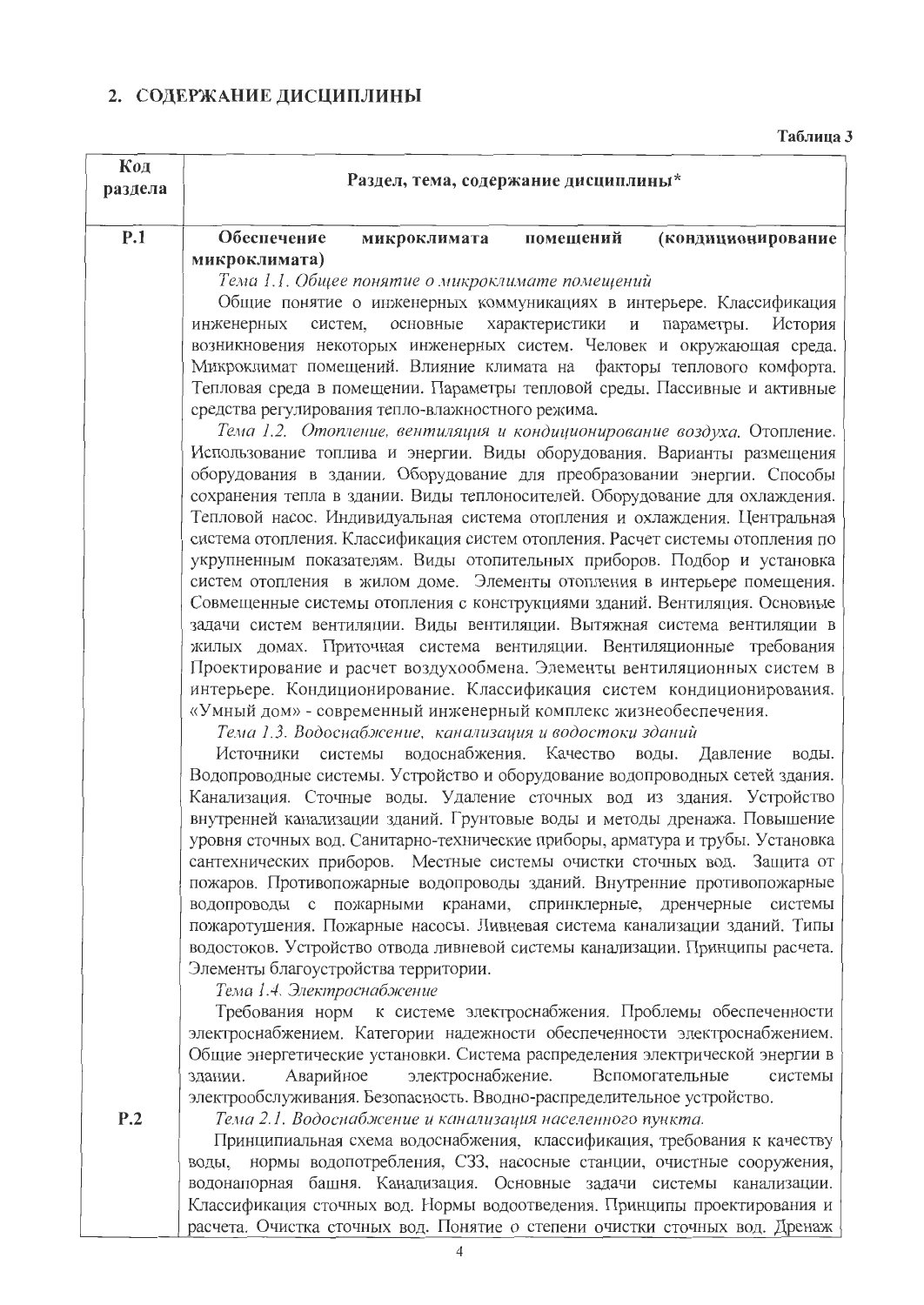территории. Методы дренажа территории. Искусственные водоемы. Водные устройства. Тема 2.2. Энергоснабжение. Теплоснабжение населенного пункта. Отопительный сезон. Расход тепла на вентиляцию, горячее водоснабжение. Тепловые сети, прокладка тепловых сетей, компенсаторы. Источники газоснабжения. Природные и искусственные газы. Роль природного газа в тепловом балансе города. ГРП, расположение в населенном пункте. Электрические сети. Напряжение. Способы передачи электрической энергии. Воздушные и кабельные линии. СЗЗ зоны. Трансформаторная подстанция.

## 3. РАСПРЕДЕЛЕНИЕ УЧЕБНОГО ВРЕМЕНИ

#### 3.1 Распределение аудиторных занятий и самостоятельной работы по разделам лиспиплины

 $T_{\alpha}$ gnuna 1

|                |                    |                            |       |                |                                |                                                      |                             | таолица <del>ч</del>                                                            |
|----------------|--------------------|----------------------------|-------|----------------|--------------------------------|------------------------------------------------------|-----------------------------|---------------------------------------------------------------------------------|
|                |                    |                            |       |                | Аудиторные занятия (час.)      |                                                      |                             | Оценочные                                                                       |
| Семестр        | семестра<br>Неделя | Раздел, тема<br>дисциплины | ВСЕГО | Лекции         | Практ.<br>занятия,<br>семинары | в том числе<br>в форме<br>практической<br>подготовки | Самост.<br>работа<br>(4ac.) | средства текущего<br>контроля<br>успеваемости                                   |
| $\overline{3}$ | $1 - 2$            | P.1<br>Тема 1.1            | 12    | $\overline{2}$ | $\overline{2}$                 |                                                      | 8                           | Индивид. дом.<br>работа, задание 1-3<br>Пр. работа 1                            |
| $\mathfrak{Z}$ | $3 - 8$            | P.1<br>Тема 1.2-1.4.       | 36    | $\overline{2}$ | 10                             |                                                      | 24                          | Задание на РГР<br>Пр. работы 2-5<br>Индивид. дом.<br>работа, задание<br>$4 - 7$ |
| 3              | $9 - 10$           | P.2<br>Тема 2.1            | 12    | $\overline{2}$ | $\overline{2}$                 |                                                      | 8                           | Пр. работа 6<br>Индивид. дом.<br>работа, задание<br>8, 9                        |
| 3              | $11 - 12$          | P.2<br>Тема 2.2            | 12    | $\overline{2}$ | $\overline{2}$                 |                                                      | 8                           | Пр. работа 7<br>Индивид. дом.<br>работа, задание<br>10                          |
|                |                    | Итого:                     | 72    | 8              | 16                             |                                                      | 48                          | Зачет                                                                           |

## 3.2. Другие виды занятий

Не предусмотрено

#### 3.3 Мероприятия самостоятельной работы и текущего контроля

#### 3.3.1 Примерный перечень тем расчетно-графических работ

Расчетно-графическая работа «Инженерно-строительные коммуникации на примере малоэтажного жилого дома» или «Инженерно-строительные коммуникации на примере квартиры в жилом доме»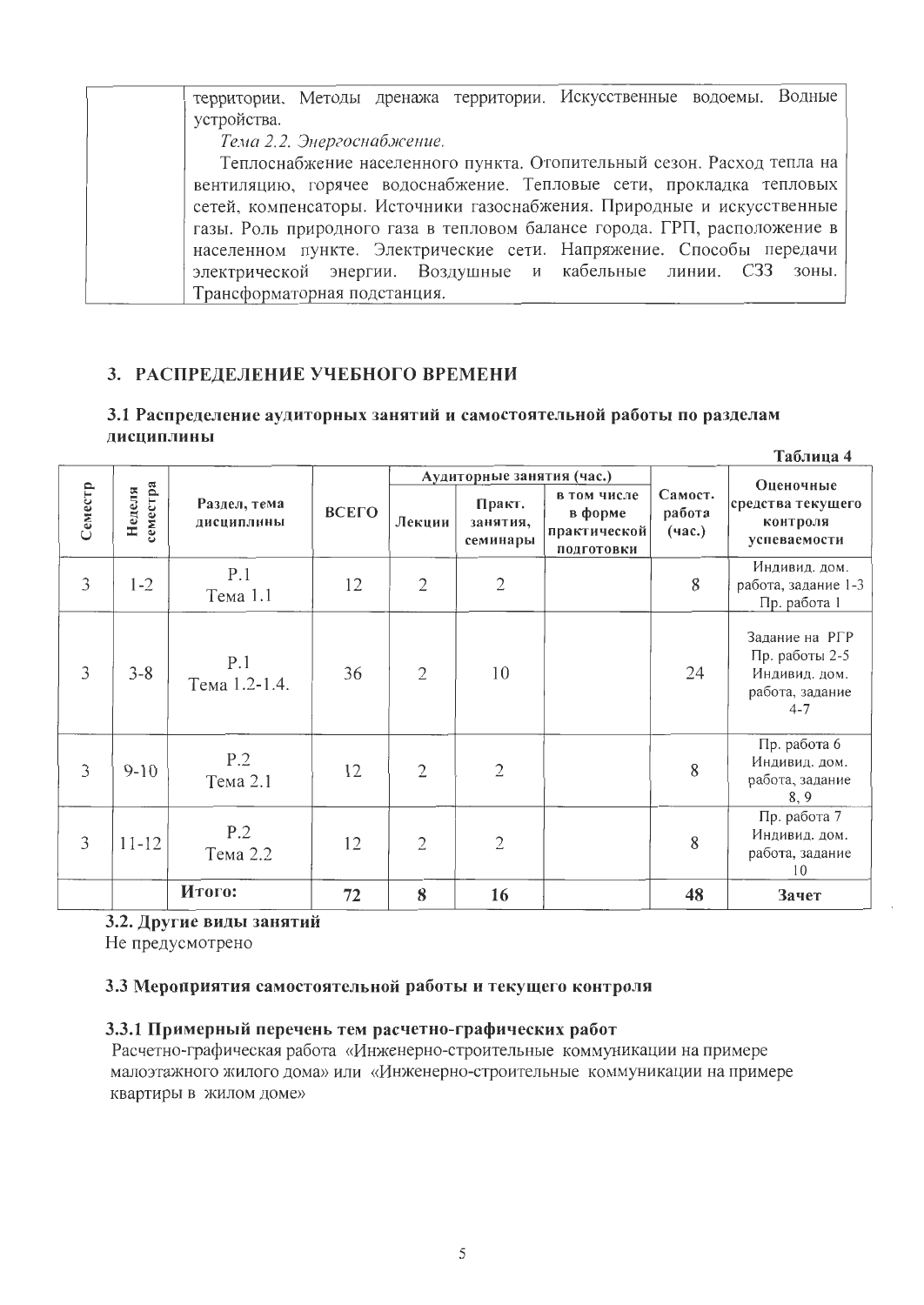#### 3.3.2 Примерный перечень тем практических внеаудиторных (домашних) работ

- 1. Пассивные и активные средства регулирования тепло-влажностного режима. Характеристики.
- 2. Лизайнерские решения элементов инженерных коммуникаций.
- 3. Варианты размещения инженерного оборудования в здании.
- 4. Тепловой насос как перспективный метод отопления и охлаждения.
- 5. Нагревательные приборы системы отопления в интерьере помещения.
- 6. Правила установки отопительных приборов в помещении.
- 7. Вилы вентиляции.
- 8. Вытяжная система вентиляции в жилых домах.
- 9. «Теплый пол».
- 10. Планировочные и эргонометрические характеристики санузлов зданий различного назначения.
- 11. Системы водоснабжения и канализации для квартиры или индивидуального жилого дома.

## 4. ПРИМЕНЯЕМЫЕ ТЕХНОЛОГИИ ОБУЧЕНИЯ

#### Таблина 5

|                                           | Активные методы обучения     |            |                                   |           |                                                     |                                    |                                |                    |                                                |                                                                                    |                                          | Дистанционные образовательные<br>технологии и электронное обучение |                                                 |                                               |                         |
|-------------------------------------------|------------------------------|------------|-----------------------------------|-----------|-----------------------------------------------------|------------------------------------|--------------------------------|--------------------|------------------------------------------------|------------------------------------------------------------------------------------|------------------------------------------|--------------------------------------------------------------------|-------------------------------------------------|-----------------------------------------------|-------------------------|
| Код<br>раздела,<br>темы<br>дисципл<br>ины | тестирование<br>Компьютерное | Кейс-метод | игра<br>ролевая<br>или<br>Деловая | Портфолио | команде<br>$\mathbf{\underline{\square}}$<br>Работа | кооперации<br>развивающей<br>Метод | система<br>Балльно-рейтинговая | метод<br>Проектный | (какие)<br>Мастер-классы<br>методы<br>Другие і | электронного обучения Moodle<br>Электронные учебные курсы<br>размещенные в системе | Ξ<br>Виртуальные практикумы<br>тренажеры | видеоконференции<br>$\overline{z}$<br>Вебинары                     | Z<br>web-конференции<br>семинары<br>Асинхронные | разработка<br>Совместная работа и<br>контента | Другие (указать, какие) |
| <b>P.1</b>                                |                              |            |                                   |           | $\ast$                                              |                                    |                                |                    |                                                | *                                                                                  |                                          |                                                                    |                                                 |                                               |                         |
| P.2                                       |                              |            |                                   |           | $\ast$                                              |                                    |                                |                    |                                                | *                                                                                  |                                          |                                                                    |                                                 |                                               |                         |

## 5. УЧЕБНО-МЕТОДИЧЕСКОЕ И ИНФОРМАЦИОННОЕ ОБЕСПЕЧЕНИЕ ДИСЦИПЛИНЫ

#### 5.1. Рекомендуемая литература

#### 5.1.1. Основная литература

- 1. Орлов, Е.В. Инженерные системы зданий и сооружений. Водоснабжение и водоотведение: учебное пособие / Е.В. Орлов. - М.: АСВ, 2015. - 211 с. URL: http://biblioclub.ru/index.php?page=book&id=427018
- 2. Вентиляция промышленных зданий и сооружений: учебное пособие / А. Г. Кочев. -Нижний Новгород: ННГАСУ, 2011. -URL: http://biblioclub.ru/index.php?page=book&id=427461
- 3. Каганович Н.Н. Малоэтажный жилой дом: учебно-методическое пособие / Н.Н. Каганович: Екатеринбург: Издательство Уральского университета, 2014. - 98 с. URL: https://biblioclub.ru/index.php?page=book view red&book id=275729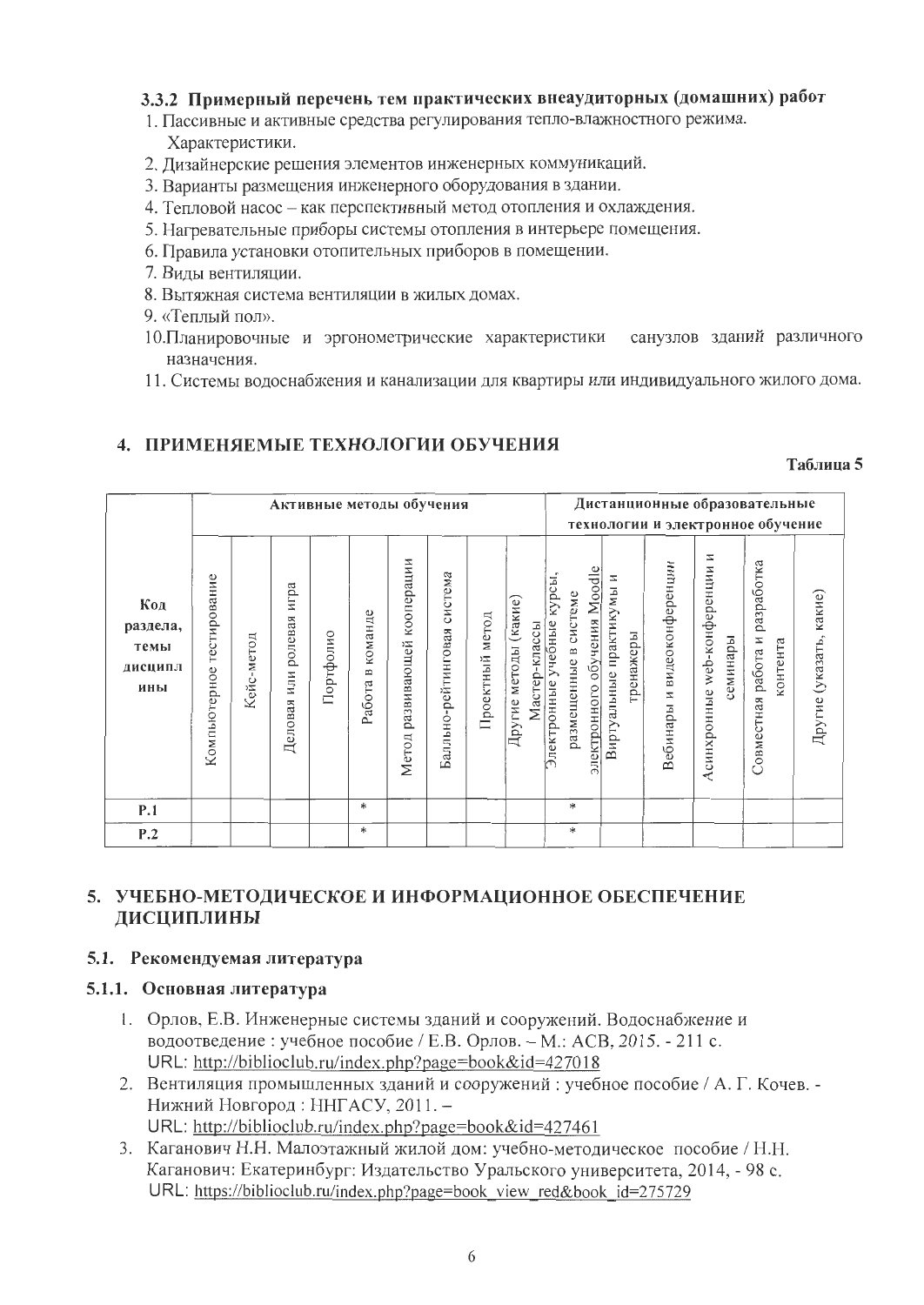## 5.1.2. Дополнительная литература

- 1. Вислогузов, А.Н. Особенности современного проектирования систем отопления, вентиляции, кондиционирования воздуха общественных, многоэтажных и высотных зланий: учебное пособие / А.Н. Вислогузов. - Ставрополь: СКФУ, 2016. - 172 с. URL: http://biblioclub.ru/index.php?page=book&id=459322
- 2. Калиниченко М.Ю. Кондиционирование воздуха и холодоснабжение зданий: учебное пособие/ М.Ю. Калиниченко: Северо-Кавказский федеральный университет, -Ставрополь: СКФ, 2017.-136с.: ил. URL: https://biblioclub.ru/index.php?page=book&id=483078
- 3. Пылаев А.Я. Архитектурно-дизайнерские материалы и изделия: учебник для бакалавров направлений «Архитектура и дизайн»/ А.Я. Пылаев, Т.Л. Пылаева; Министерство науки и высшего образования Российской Федерации, Южный федеральный университет, Академия архитектуры и искусств, - Ростов-на-Дону; Таганрог: 2018. Ч.2. Материал и изделия архитектурной среды. -402 с.: с ил. - Режим доступа: - URL: https://biblioclub.ru/index.php?page=book view red&book id=561240
- 4. Зеликов В.В. Справочник инженера по отоплению, вентиляции и кондиционированию [Электронный курс]. Теловой и воздушный баланс зданий/В.В. Зеликов. - М.: Инфра-Инженерия, 2011. - 624 с. URL: https://biblioclub.ru/index.php?page=book&id=144799
- 5. Беккер А. Системы вентиляции/ А. Беккер. М.: Техносфера, 2007. -252 с. URL: https://biblioclub.ru/index.php?page=book&id=88984
- 6. Соснин Ю. П., Бухаркин Е.Н., Орлов К.С. Инженерные сети, оборудование зданий и сооружений: учебник / под ред. Ю. П. Соснина. - 3-е изд., испр. - М.: Высшая школа, 2009. - 416 c.

## 5.1.3. Учебно-методическое обеспечение для самостоятельной работы

Учебно-методические указания по выполнению PГР «Инженерные системы в малоэтажном жилом доме», курс «Инженерно-строительные коммуникации» направления 54.04.01. Дизайн. https://moodle.usaaa.ru/my/index.php

#### $5.3$ Перечень используемых информационных технологий, при осуществлении образовательного процесса по дисциплине, включая перечень программного обеспечения и информационных справочных систем

## 5.3.1 Перечень программного обеспечения

#### Таблица 6

| Тип ПО         | Название         | Источник               | Доступность для<br>студентов                                                                 |
|----------------|------------------|------------------------|----------------------------------------------------------------------------------------------|
| Прикладное ПО/ | Microsoft Office | Лицензионная программа | Доступно<br>В компьютерном<br>классе и<br>аудиториях для<br>самостоятельной<br>работы УрГАХУ |

#### 5.3.2. Базы данных и информационные справочные системы:

Университетская библиотека. - Режим доступа: http://biblioclub.ru/

Научная электронная библиотека. Режим доступа: https://elibrary.ru/

Электронно-библиотечная система Издательства Лань (ЭБС). Режим доступа: https://e.lanbook.com/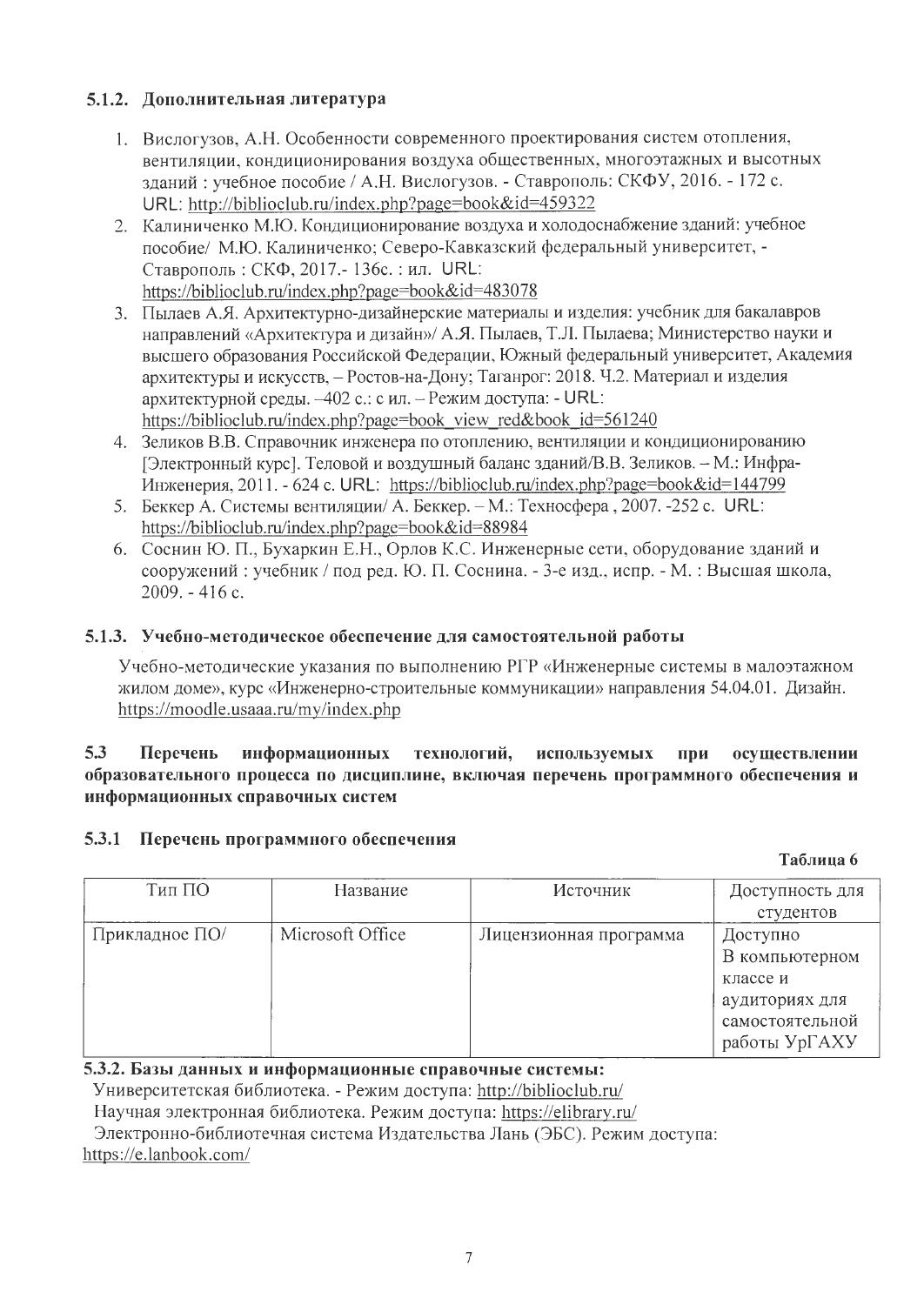Электронно-библиотечная система «ZNANIUM.COM». Режим доступа: http:// http://znanium.com

Электронная библиотечная система «ЭБС ЮРАЙТ». Режим доступа: https://biblio-online.ru/ Справочная правовая система «Гарант». Режим доступа: http://garant.ru

Реферативная база данных рецензируемой литературы Scopus. Режим доступа: https://www.scopus.com

Политематическая реферативно-библиографическая и наукометрическая (библиометрическая) база данных Web of Science. Режим доступа:http://.webofknowledge.com

## 5.4 Электронные образовательные ресурсы

Электронный учебный курс ИНЖЕНЕРНО-СТРОИТЕЛЬНЫЕ КОММУНИКАЦИИ. Режим доступа: https://moodle.usaaa.ru/my/index.php

## 6. МЕТОДИЧЕСКИЕ УКАЗАНИЯ ДЛЯ ОБУЧАЮЩИХСЯ ПО ОСВОЕНИЮ ДИСЦИПЛИНЫ

Студент обязан:

- 1) знать:
	- график учебного процесса по дисциплине (календарный план аудиторных занятий и план-график самостоятельной работы);
	- порядок формирования итоговой оценки по дисциплине; (преподаватель на первом занятии по дисциплине знакомит студентов с перечисленными организационно-методическими материалами);
- 2) посещать все виды аудиторных занятий (преподаватель контролирует посещение всех видов занятий), вести самостоятельную работу по дисциплине, используя литературу, рекомендованную в рабочей программе дисциплины и преподавателем (преподаватель передает список рекомендуемой литературы студентам);
- 3) готовиться и активно участвовать в аудиторных занятиях, используя рекомендованную литературу и методические материалы;
- 4) своевременно и качественно выполнять все виды аудиторных и самостоятельных работ, предусмотренных графиком учебного процесса по дисциплине (преподаватель ведет непрерывный мониторинг учебной деятельности студентов);
- 5) в случае возникновения задолженностей по текущим работам своевременно до окончания семестра устранить их, выполняя недостающие или исправляя не зачтенные работы, предусмотренные графиком учебного процесса (преподаватель на основе данных мониторинга учебной деятельности своевременно предупреждает студентов о возникших задолженностях и необходимости их устранения).

## 7. МАТЕРИАЛЬНО-ТЕХНИЧЕСКОЕ ОБЕСПЕЧЕНИЕ ДИСЦИПЛИНЫ

Учебная мебель: парты, экран, проектор, компьютер, доска.

## 8. ФОНД ОЦЕНОЧНЫХ СРЕДСТВ ДЛЯ ПРОВЕДЕНИЯ ПРОМЕЖУТОЧНОЙ **АТТЕСТАЦИИ**

Фонд оценочных средств предназначен для оценки:

- 1) соответствия фактически достигнутых каждым студентом результатов изучения дисциплины результатам, запланированным в формате индикаторов «знать, уметь, иметь навыки» (п.1.4) и получения интегрированной оценки по дисциплине;
- 2) уровня формирования элементов компетенций, соответствующих этапу изучения дисциплины.

#### 8.1. КРИТЕРИИ ОЦЕНИВАНИЯ РЕЗУЛЬТАТОВ КОНТРОЛЬНО-ОЦЕНОЧНЫХ **МЕРОПРИЯТИЙ** ТЕКУЩЕЙ И ПРОМЕЖУТОЧНОЙ АТТЕСТАЦИИ ПО ЛИСЦИПЛИНЕ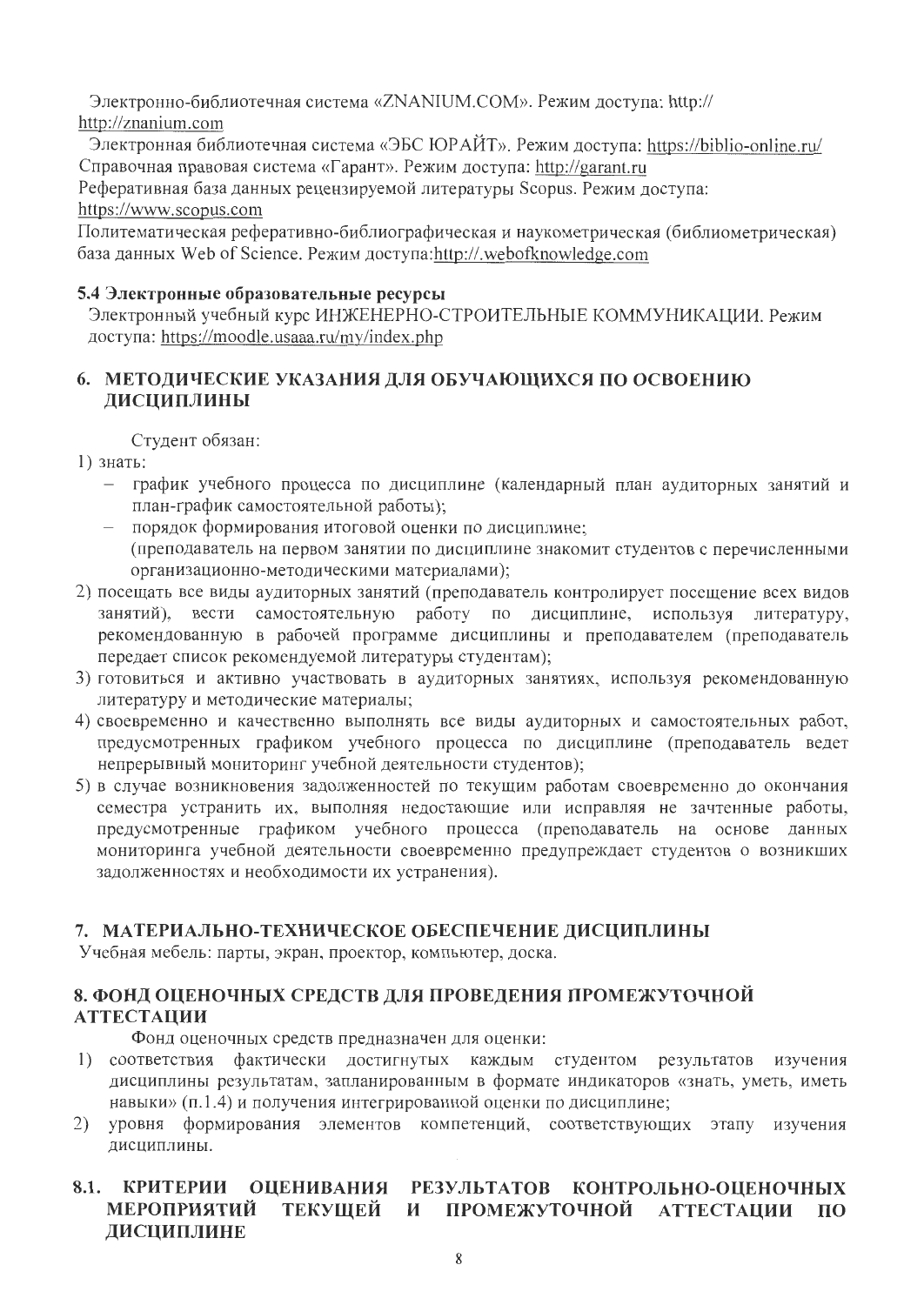8.1.1. Уровень формирования элементов компетенций, соответствующих этапу изучения дисциплины, оценивается с использованием критериев и шкалы оценок, утвержденных YMC\*:

| Критерии             | Шкала оценок                              |                     |
|----------------------|-------------------------------------------|---------------------|
| Оценка по дисциплине | Уровень освоения элементов<br>компетенций |                     |
| Отлично              |                                           | Высокий             |
| Хорошо               | Зачтено                                   | Повышенный          |
| Удовлетворительно    |                                           | Пороговый           |
| Неудовлетворительно  | Не зачтено                                | Элементы не освоены |

\*) описание критериев см. Приложение А.

8.1.2. Промежуточная аттестация по дисциплине представляет собой комплексную оценку, определяемую уровнем выполнения всех запланированных контрольно-оценочных мероприятий (КОМ). Используемый набор КОМ имеет следующую характеристику:

|                |                                         | Таблица 7                   |  |
|----------------|-----------------------------------------|-----------------------------|--|
| $N_2$          |                                         |                             |  |
| $\Pi/\Pi$      | Форма КОМ                               | Состав КОМ                  |  |
|                | Посещение лекций и практических занятий |                             |  |
| $\overline{2}$ | Выполнение практических работ           |                             |  |
|                | Выполнение расчетно-графической работы  | 6 заданий                   |  |
|                | Выполнение индивидуальных домашних      |                             |  |
|                | заданий                                 | 10                          |  |
|                |                                         | Выполнение всех заданий и   |  |
|                | Зачет                                   | расчетно-графической работы |  |
|                |                                         | 35 вопросов                 |  |

Характеристика состава заданий КОМ приведена в разделе 8.3.

8.1.3. Оценка знаний, умений и навыков, продемонстрированных студентами при выполнении отдельных контрольно-оценочных мероприятий и оценочных заданий, входящих в их состав, осуществляется с применением следующей шкалы оценок и критериев:

| Уровни оценки<br>достижений<br>студента (оценки) | Критерии<br>для определения уровня достижений<br>Выполненное оценочное задание:                  | Шкала оценок              |
|--------------------------------------------------|--------------------------------------------------------------------------------------------------|---------------------------|
| Высокий (В)                                      | соответствует требованиям*, замечаний нет                                                        | Отлично (5)               |
| Средний (С)                                      | соответствует требованиям*, имеются<br>замечания, которые не требуют<br>обязательного устранения | Хорошо $(4)$              |
| Пороговый (П)                                    | не в полной мере соответствует<br>требованиям*, есть замечания                                   | Удовлетворительно         |
| Недостаточный (H)                                | не соответствует требованиям*, имеет<br>существенные ошибки, требующие<br>исправления            | Неудовлетворительно       |
| Нет результата $(O)$                             | не выполнено или отсутствует                                                                     | Оценка не<br>выставляется |

\*) Требования и уровень достижений студентов (соответствие требованиям) по каждому контрольно-оценочному мероприятию определяется с учетом критериев, приведенных в Приложении 1.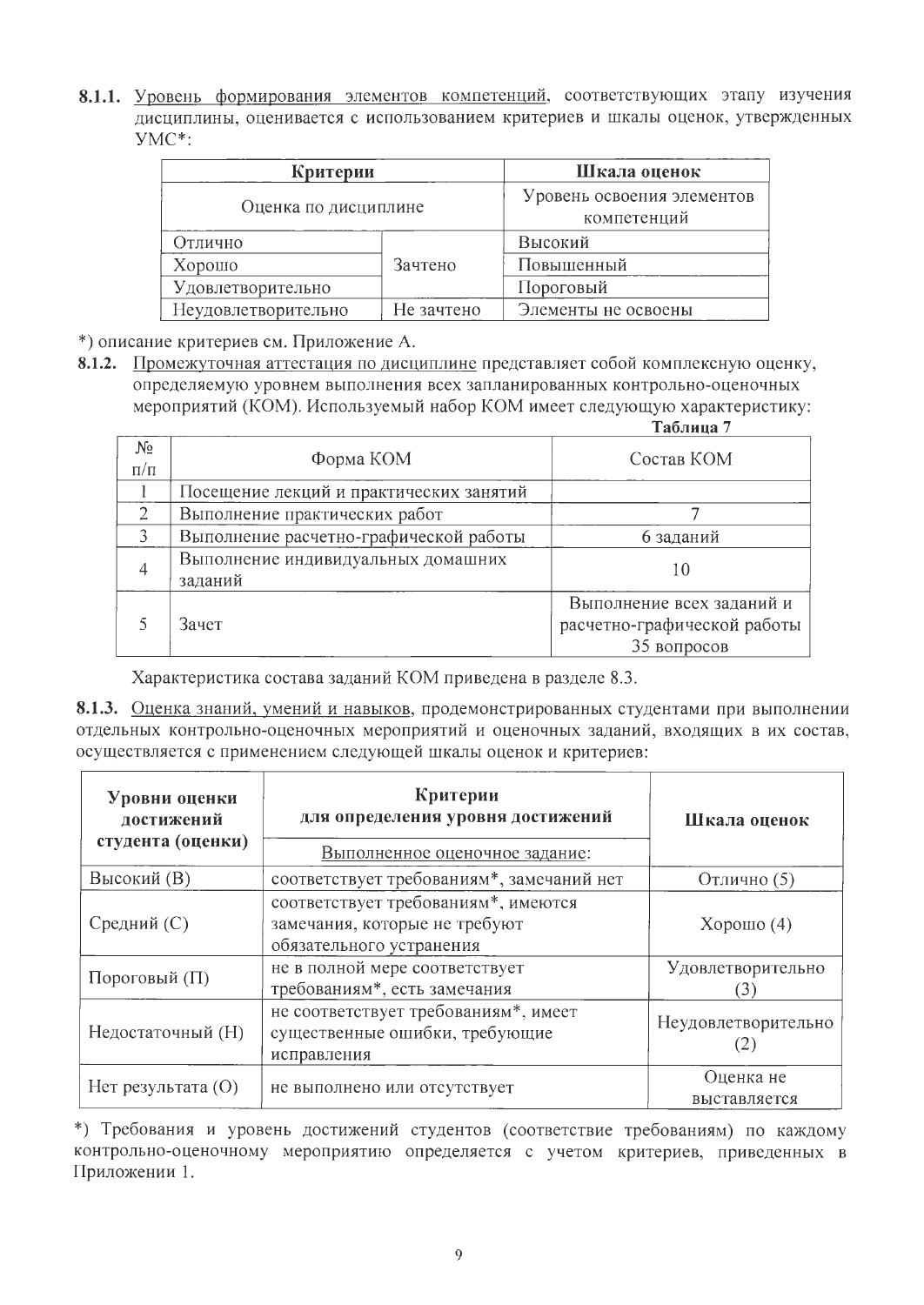## 8.2. КРИТЕРИИ ОПЕНИВАНИЯ РЕЗУЛЬТАТОВ ПРОМЕЖУТОЧНОЙ АТТЕСТАЦИИ ПРИ ИСПОЛЬЗОВАНИИ НЕЗАВИСИМОГО ТЕСТОВОГО КОНТРОЛЯ

При проведении независимого тестового контроля как формы промежуточной аттестации применяется методика оценивания результатов, предлагаемая разработчиками тестов.

## 8.3. ОЦЕНОЧНЫЕ СРЕДСТВА ДЛЯ ПРОВЕДЕНИЯ ТЕКУЩЕЙ И ПРОМЕЖУТОЧНОЙ АТТЕСТАЦИИ

#### 8.3.1. Перечень аудиторных заданий, выполняемых в ходе практических занятий:

В процессе выполнения работ необходимо продемонстрировать способность самостоятельно решать поставленные конкретные практические задачи, расширение и детализация полученных на лекциях знаний, организация оперативной обратной связи с преподавателем. Работа с конспектом лекций, прослушивание видеозаписей по заданной теме, ресурсы интернета, электронные учебные курсы Moodle. Форма отчета: описать алгоритм выполнения работы, сделать необходимые расчеты, чертеж или схему, вывод. Формат А4.

- 1. ПР 1. Сделать расчет тепловых потерь для заданных преподавателем помещений в жилом доме.
- 2. ПР 2. Подобрать отопительный прибор к заданному помещению. Обосновать свой выбор.
- 3. ПР 3. Спроектировать (схематично) системы отопления жилого дома. Определить расположение котельной.
- 4. ПР 4. Определить размеры вентиляционного блока для жилого дома.
- 5. ПР 5. Сделать расчет воздухообмена в помещениях на примере: школы на 500 человек и подобрать приточную установку. Определить площадь технического помещения.
- 6. ПР 6. Определить потребность в электроэнергии в жилом доме. Нанести на план схему размешение осветительных и электротехнических приборов.
- 7. ПР 7. Определить площадь кровли и сделать расчет внутренних водосточных воронок. Выполнить схему размещения (план и разрез). Написать вывод.

#### 8.3.2. Примерный перечень тем для расчетно-графической работы:

1. «Инженерно-строительные коммуникации на примере малоэтажного жилого дома».

2. «Инженерно-строительные коммуникации на примере квартиры в жилом доме».

Выполнение расчетно-графической работы направлено на систематизацию, углубление, закрепление полученных теоретических и практических знаний по конкретным темам дисциплины. Для достижения целей и решения требуемого перечня поставленных задач в работе используются реальный рабочий проект по составу и техническому заданию. Цель работы: проработка до стадии рабочего проекта размещения основных инженерностроительных коммуникаций в жилом доме или квартире. Работа выполняется командой по 3-4 человека. У каждого участника команды индивидуальная задача (расчет, оформление, описание, поиск аналогов, чертежи, схемы). Форма отчета: оформление в виде альбома пояснительная записка, чертежи, схемы, визуализация. Формат АЗ.

- 1. Для малоэтажного жилого дома (1-2 этажа) сделать расчет расхода тепла по укрупненным показателям:
	- подобрать по полученному расчету генератор тепла, определить размеры котельной:
	- сделать расчет тепловых потерь для двух жилых помещений и подобрать отопительные приборы. Обосновать свой выбор;
	- выбрать вид системы отопления в соответствии с конструкциями дома.  $\omega_{\rm{max}}$
	- запроектировать котельную в жилом доме.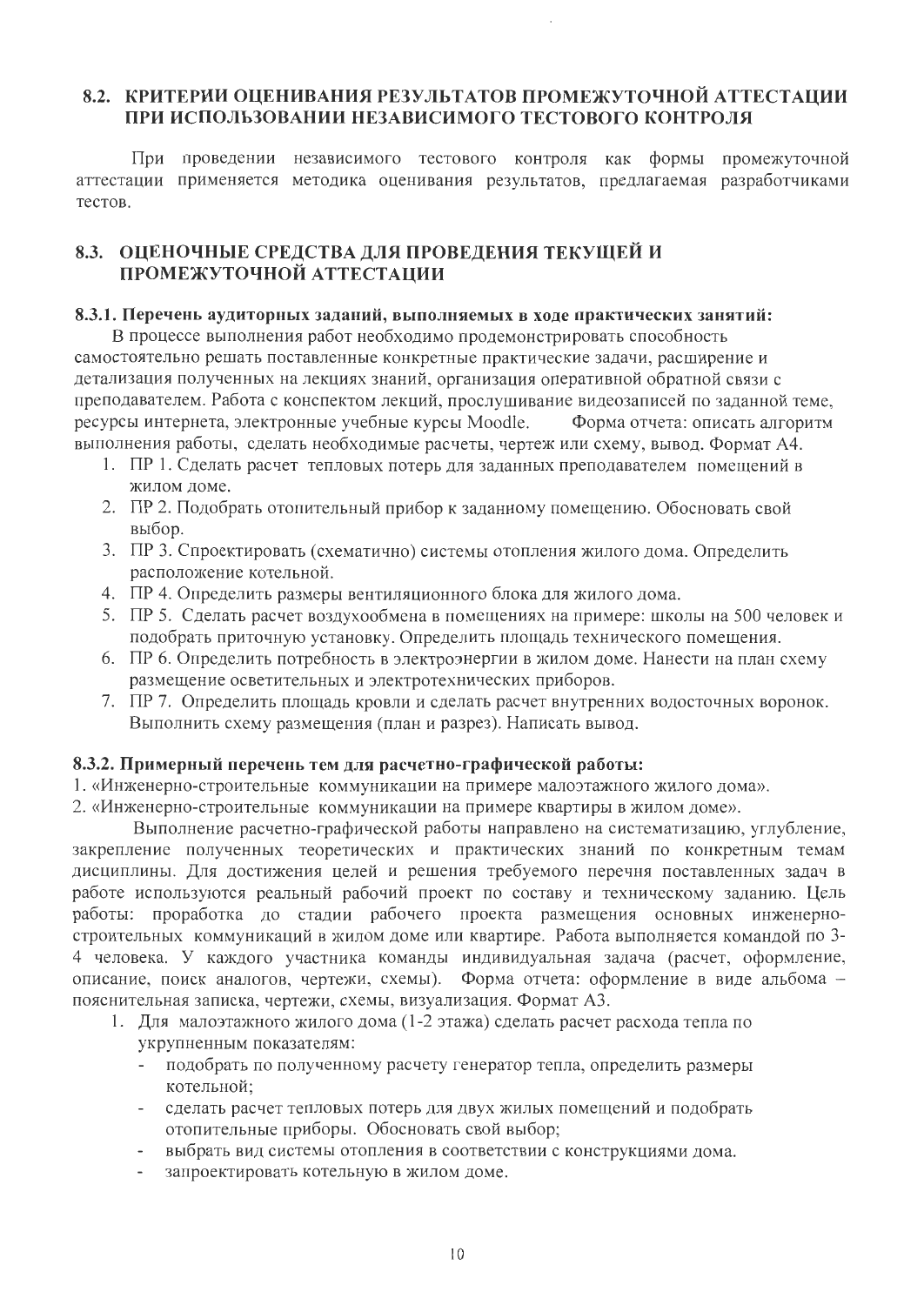- 2. Определить воздухообмен в помещениях и подобрать размеры вентиляционных каналов. Запроектировать вытяжные каналы, указать размеры, отметки относительно кровли здания.
- 3. Сделать расчет мощности вводного кабеля для жилого дома по типовым нормам для решения электроснабжения. Показать на схеме размещение осветительных и электротехнических приборов.
- 4. Определить размещение узла ввода водопровода и выпуск системы канализации.
- 5. Сделать чертеж-схему санузла и ванной комнаты, с размещением всех санитарных приборов, трубопроводов, показать размеры.
- 6. Подготовить доклад для защиты проекта.

#### 8.3.3. Перечень индивидуальных заданий для домашних работ:

Выполнение индивидуальных домашних заданий (ИДЗ) включают в себя ответы на теоретические вопросы, выполнение упражнений, решение задач. Выполнение поставленных задач необходимо для закрепления теоретических знаний и приобретения навыков самостоятельной работы. ИДЗ проводятся с целью углубления знаний по дисциплине. ИДЗ студенты выполняют в течении всего курса и сдают на проверку преподавателю в установленный им срок. При выполнении ИДЗ по дисциплине «Инженерно-строительные коммуникации» следует руководствоваться следующим: изучить самостоятельно материал по предложенной теме, использовать основную и рекомендуемую литературу, ресурсы интернета, учебно-методические пособия, размещенные в системе электронного обучения Moodle и дополнить материал, полученный и законспектированный на лекционных занятиях. При этом обратить внимание на новые понятия, определения, нормы и т.д. Сделать конспект, ответить на вопросы, прикрепить фото, сделать схему или чертеж, дать пояснению, написать вывод.

ИДЗ 1. Пассивные и активные средства регулирования тепло-влажностного режима. Характеристики:

дать характеристику пассивных и активных средств регулирования тепло-влажностного режима. Возможности их влияния на тепловую среду. Привести примеры.

ИДЗ 2. Дизайнерские решения элементов инженерных коммуникаций:

написать конспект о дизайнерских элементах инженерных коммуникаций, перечислить их и кратко написать, какие особенности, какую функцию выполняют, какая их роль в формировании интерьерных решений. Привести примеры удачных и неудачных решений, выделить и написать обоснование. Фото или рисунки.

ИДЗ 3. Варианты размещения оборудования в здании:

перечислить основные варианты размещения оборудования в здании. Сделать схемы. Указать недостатки и достоинства.

ИДЗ 4. Нагревательные приборы системы отопления в интерьере помещения:

описать виды отопительных приборов, способы установки их в интерьере, изобразить в виде наброска или вставить фото. По каждому виду отопительных приборов выделить достоинства и недостатки. Выписать технические характеристики (габариты, давление, температура и т.д.).

ИДЗ 5. Правила установки отопительных приборов в помещении:

перечислить правила установки отопительных приборов в интерьере, особенности, привести примеры удачных и неудачных вариантов установки, вывод.

ИДЗ 6. Виды вентиляции:

дать определение вентиляционной системы, перечислить виды вентиляционных систем и зарисовать их схематично, оформить в виде таблицы. Перечислить правила размещения приточных вентиляционных систем в здании, привести примеры оформления воздухозаборных решеток на фасаде зданий в виде фото: авторские снимки с натуры, электронные ресурсы, сканы журналов и т.д. ИДЗ 7. Вытяжная система вентиляции в жилых домах:

виды вытяжной вентиляции. Каким способом можно улучшить работу вытяжной системы вентиляции. Что необходимо сделать? Привести примеры.

ИДЗ 8. «Теплый пол»:

сделать конспект по заданной теме, использовать материал самостоятельно, изобразить технический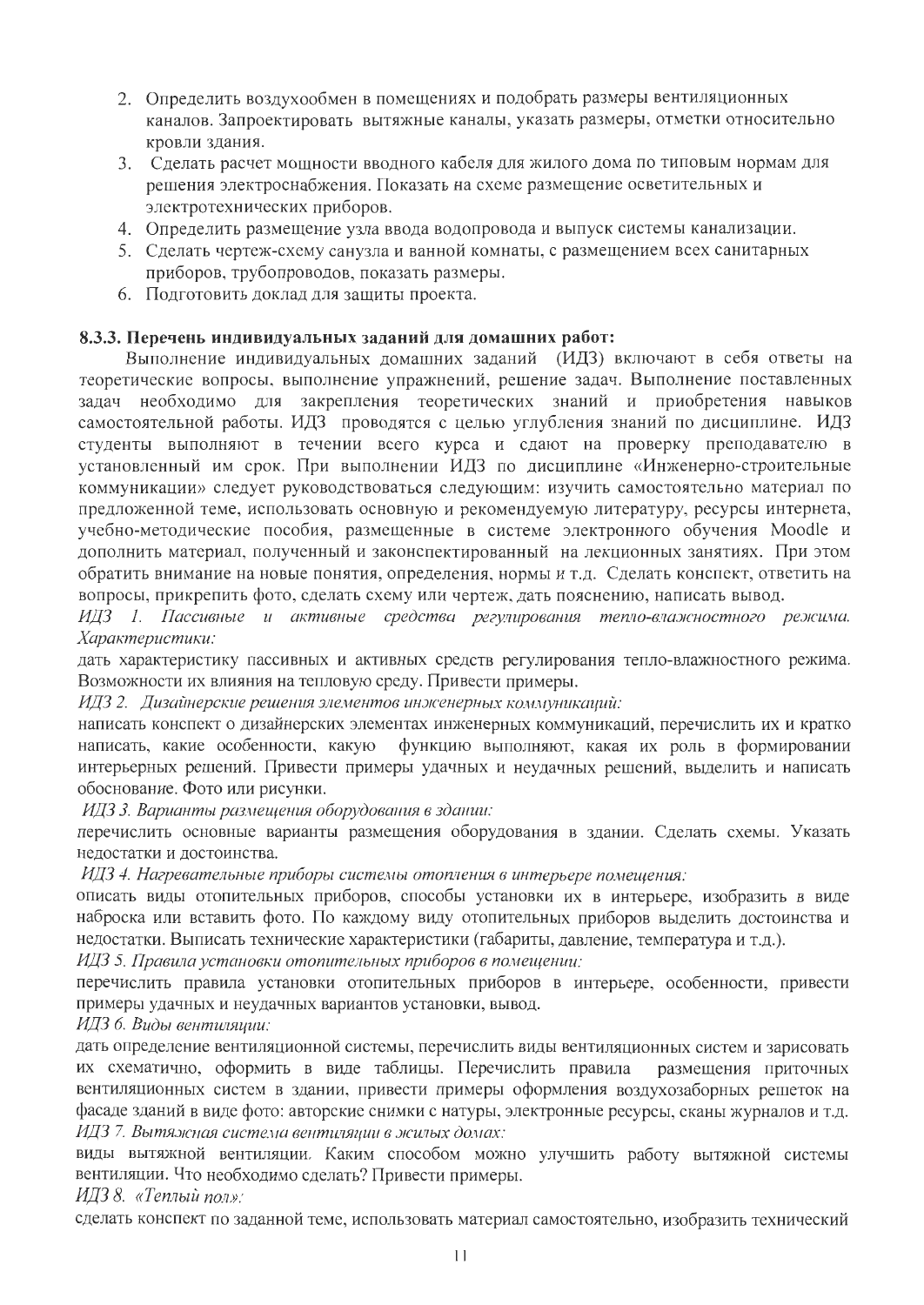чертеж устройства «теплого пола», выявить недостатки и достоинства, применение.

ИДЗ 9. Планировочные и эргонометрические характеристики санузлов зданий различного назначения:

самостоятельно найти материалы и информацию о современных дизайнерских решениях сантехнического оборудования, используя любые источники. Как они влияют и формируют стиль интерьера, на что необходимо обратить внимание при выборе оборудования?

ИДЗ 10. Системы водоснабжения и канализации для квартиры или индивидуального жилого дома:

сделать технический чертеж (план, разрез) размещения водоснабжения и канализации на примере собственной квартиры или индивидуального жилого дома. Подписать все прокладываемые трубопроводы, их название, указать ревизионные люки, что должно быть размещено в них, виды санитарных приборов.

## 8.3.3. Перечень примерных вопросов для подготовки к зачету:

- 1. Микроклимат помещения. Основные факторы, влияющие на формирование микроклимата.
- 2. Понятие комфорта, его физиологическое обоснование и основные критерии оценки.
- 3. Энергетический баланс здания.
- 4. Пассивные и активные средства регулирования тепло-влажностного режима.
- 5. Классификация систем отопления.
- 6. Схемы отопительных систем и их основные элементы.
- 7. Принципы действия различных систем отопления.
- 8. Требования к проектированию котельной в жилом доме.
- 9. Тепловой насос перспективный автономный способ отопления и охлаждения.
- 10. Особенности решения системы «теплый пол». Виды.
- 11. Естественная система вентиляции. Принцип работы. Аэрация.
- 12. Методы определения величины воздухообмена в помещении.
- 13. Определение размеров каналов вытяжной системы вентиляции. Формула.
- 14. Механическая система вентиляции. Устройство.
- 15. Компоновка вентиляционных установок и систем.
- 16. Современные системы кондиционирования. Центральное, местное.
- 17. Сплит-системы. Достоинства. Недостатки.
- 18. Потолочные сплит-системы.
- 19. Канальные кондиционеры.
- 20. Кассетные кондиционеры.
- 21. Холодильные машины. Системы чиллер-фанкойл.
- 22. Классификация внутренних систем водоснабжения.
- 23. Схемы внутреннего систем водопровода, требуемые напоры.
- 24. Устройство внутренней канализации зданий, внутренние водостоки.
- 25. Способы удаления атмосферных осадков с территории
- 26. Современные системы пожаротушения.
- 27. Противопожарный водопровод, виды систем пожаротушения.
- 28. Схемы и состав водоснабжения населенного пункта.
- 29. Методы очистки воды в системах водоснабжения.
- 30. Схемы водоотведения.
- 31. Методы очистки сточных вод, состав очистных сооружений.
- 32. Виды нагрузок в системе теплоснабжения.
- 33. Присоединение потребителей к тепловым сетям. ИТП.
- 34. Городские сети газоснабжения и электроснабжения.
- 35. Потребление электроэнергии.

#### Критерии зачетной оценки:

«Зачтено»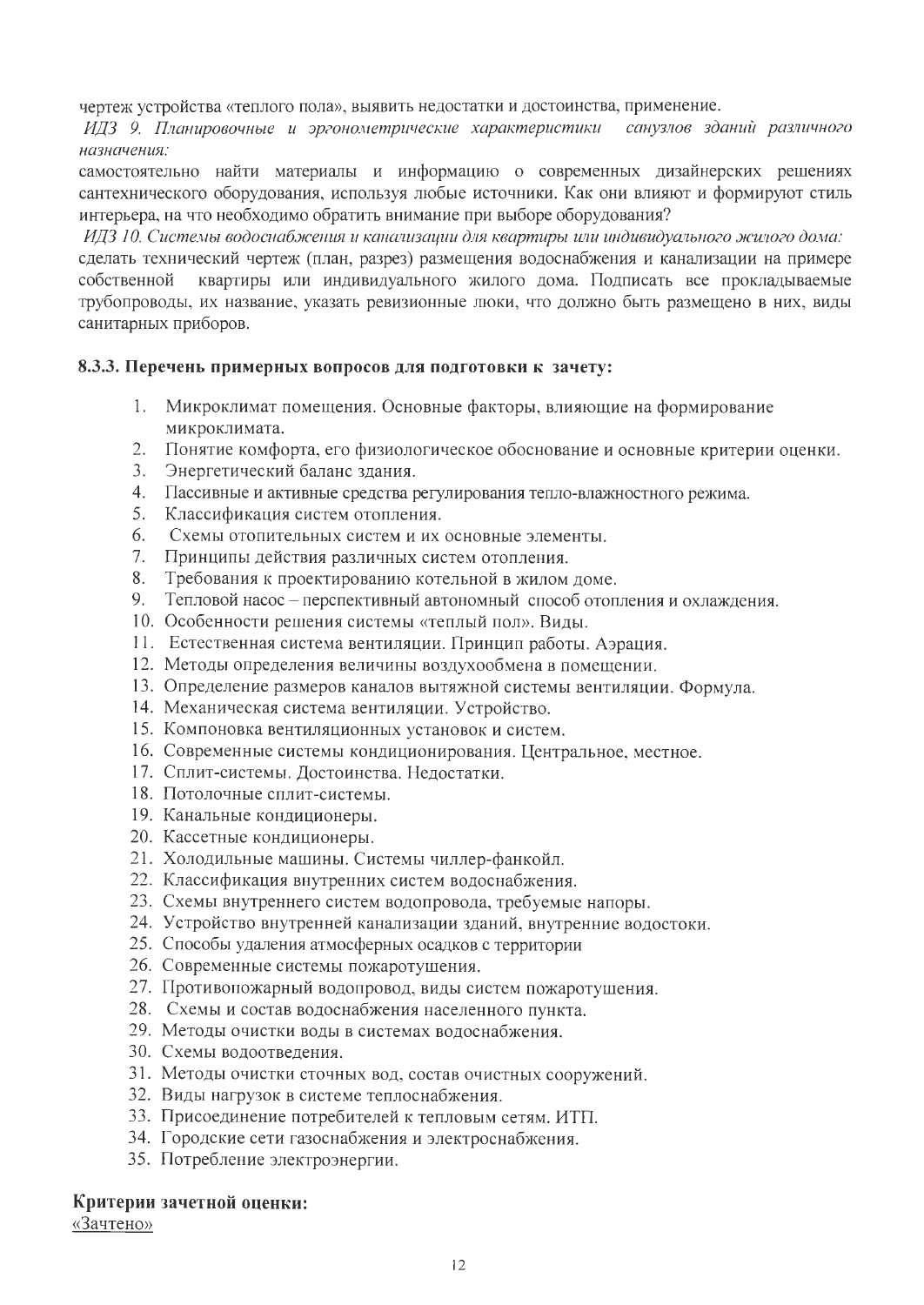систематизированные, глубокие и полные знания по всем разделам дисциплины, а также по  $\frac{1}{2}$ основным вопросам, выходящим за пределы учебной программы;

точное использование научной терминологии систематически грамотное и логически  $\equiv$ правильное изложение ответа на вопросы;

безупречное владение инструментарием учебной дисциплины, умение его эффективно использовать в постановке научных и практических задач;

выраженная способность самостоятельно и творчески решать сложные проблемы и нестандартные ситуации;

полное и глубокое усвоение основной и дополнительной литературы, рекомендованной учебной программой по дисциплине;

умение ориентироваться в теориях, концепциях и направлениях дисциплины и давать им критическую оценку, используя научные достижения других дисциплин;

творческая самостоятельная работа на практических/семинарских занятиях, активное участие в групповых обсуждениях, высокий уровень культуры исполнения заданий;

высокий уровень сформированности заявленных в рабочей программе компетенций. «Не зачтено»

- фрагментарные знания по дисциплине;  $\equiv$
- отказ от ответа (выполнения письменной работы);  $\equiv$
- знание отдельных источников, рекомендованных учебной программой по дисциплине;
- неумение использовать научную терминологию;
- наличие грубых ошибок;
- низкий уровень культуры исполнения заданий;
- низкий уровень сформированности заявленных в рабочей программе компетенций.

| Рабочая программа дисциплины составлена авторами: |                                                                                       |                                  |                          |              |         |  |  |  |
|---------------------------------------------------|---------------------------------------------------------------------------------------|----------------------------------|--------------------------|--------------|---------|--|--|--|
| $N_2 \pi/n$                                       | Кафедра                                                                               | Ученая степень,<br>ученое звание | Должность                | ФИО          | Подпись |  |  |  |
|                                                   | Кафедра<br>экономики<br>проектирования и<br>архитектурно-<br>строительной<br>экологии |                                  | Старший<br>преподаватель | Е.Д. Базаева |         |  |  |  |
|                                                   | Рабочая программа дисциплины согласована:                                             |                                  |                          |              |         |  |  |  |
|                                                   | Заведующая кафедрой экономики проектирования и<br>архитектурно-строительной экологии  |                                  |                          | С.М. Карпова |         |  |  |  |
|                                                   | Директор библиотеки УрГАХУ                                                            |                                  |                          | Н.В. Нохрина |         |  |  |  |
|                                                   | Декан факультета дизайна                                                              |                                  |                          | И.С. Зубова  |         |  |  |  |